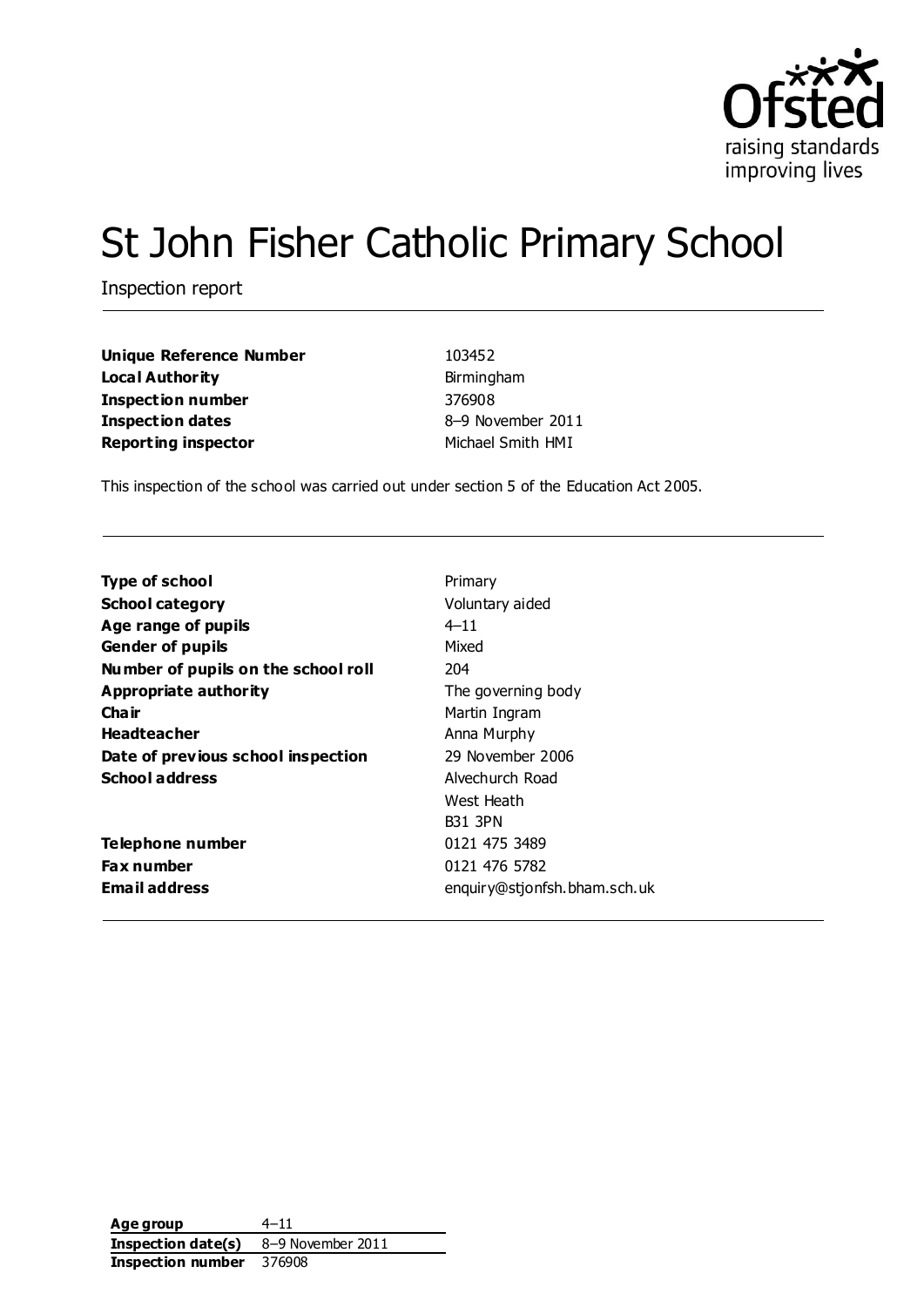The Office for Standards in Education, Children's Services and Skills (Ofsted) regulates and inspects to achieve excellence in the care of children and young people, and in education and skills for learners of all ages. It regulates and inspects childcare and children's social care, and inspects the Children and Family Court Advisory Support Service (Cafcass), schools, colleges, initial teacher training, work-based learning and skills training, adult and community learning, and education and training in prisons and other secure establishments. It assesses council children's services, and inspects services for looked after children, safeguarding and child protection.

Further copies of this report are obtainable from the school. Under the Education Act 2005, the school must provide a copy of this report free of charge to certain categories of people. A charge not exceeding the full cost of reproduction may be made for any other copies supplied.

If you would like a copy of this document in a different format, such as large print or Braille, please telephone 0300 123 4234, or email enquiries@ofsted.gov.uk.

You may copy all or parts of this document for non-commercial educational purposes, as long as you give details of the source and date of publication and do not alter the information in any way.

To receive regular email alerts about new publications, including survey reports and school inspection reports, please visit our website and go to 'Subscribe'.

Piccadilly Gate Store St **Manchester** M1 2WD

T: 0300 123 4234 Textphone: 0161 618 8524 E: enquiries@ofsted.gov.uk W: www.ofsted.gov.uk

Ofsted

© Crown copyright 2011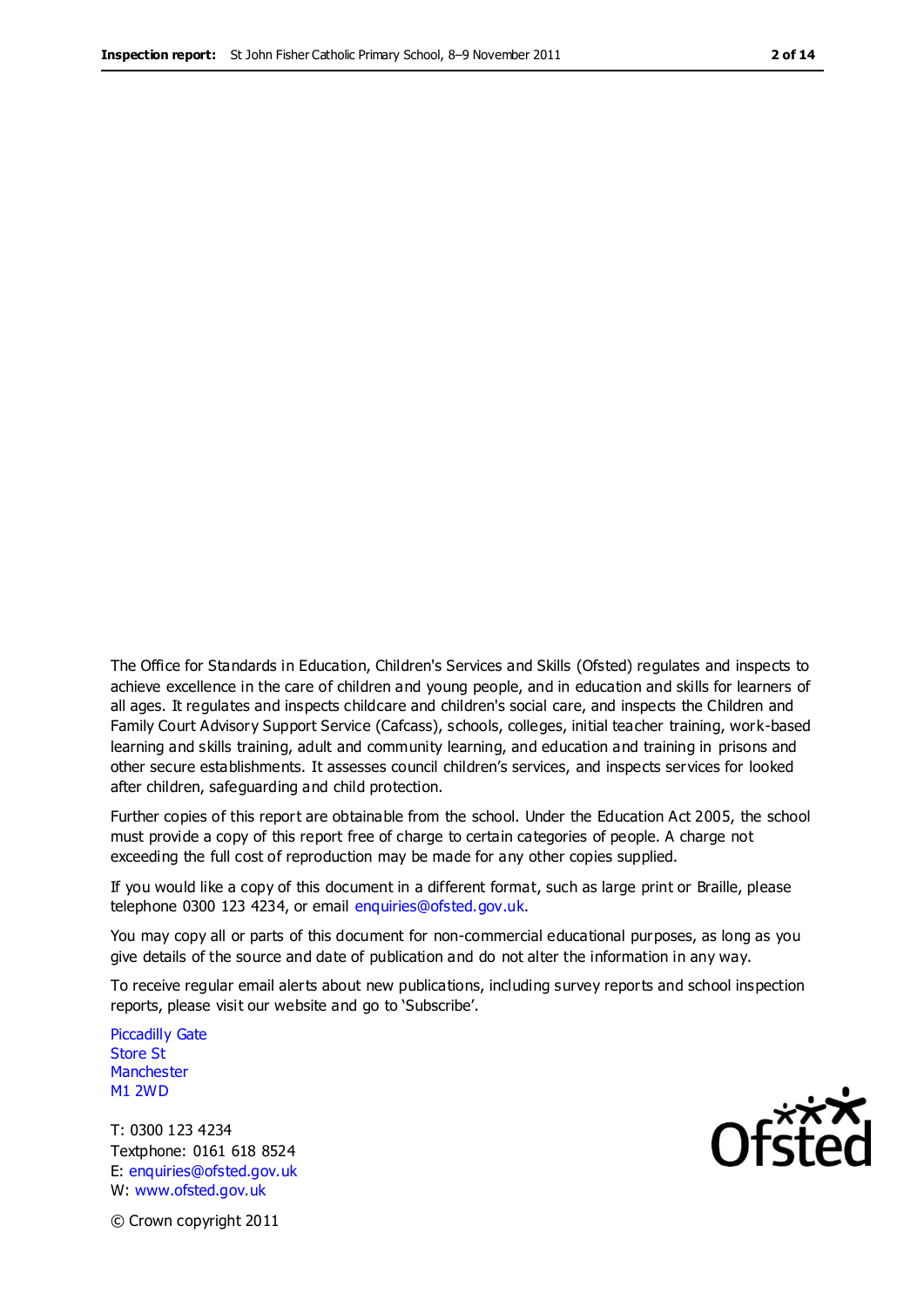# **Introduction**

This inspection was carried out by one of Her Majesty's Inspectors and two additional inspectors. They observed teaching and learning in 10 lessons taught by seven teachers, and held meetings with staff, pupils and members of the governing body. They observed the school's work, interrogated the school's assessment records and looked at the minutes of the meetings of the governing body, aspects of community work and safeguarding procedures, the minutes of meetings with the School Improvement Partner, evaluations and school action plans and evaluations. They also scrutinised 51 parent and carer questionnaires, 20 staff questionnaires and 81 pupil questionnaires.

The inspection team reviewed many aspects of the school's work. It looked in detail at a number of key areas.

- The reasons for the significant fall in pupils' achievement and how well the school has responded to reverse the downward trend.
- How well leaders and managers, at all levels and including members of the governing body, have and accurate overview of the school and how they have brought about improvements to the quality of provision.
- How well pupils make progress across Key Stage 2, particularly girls in English.

# **Information about the school**

The school is slightly smaller than most primary schools. Most pupils are from White British backgrounds and the proportion of pupils from ethnic minority backgrounds is average. A lower than average proportion of pupils speak English as an additional language. The proportion of pupils known to eligible for free school meals is below average. The proportion with special education needs and/or disabilities is above average. Since the previous inspection a new headteacher has been appointed and there have been significant changes to staff in 2011. The school has a number of prestigious awards including the Leading Aspect Award for inclusion and the Healthy School Award.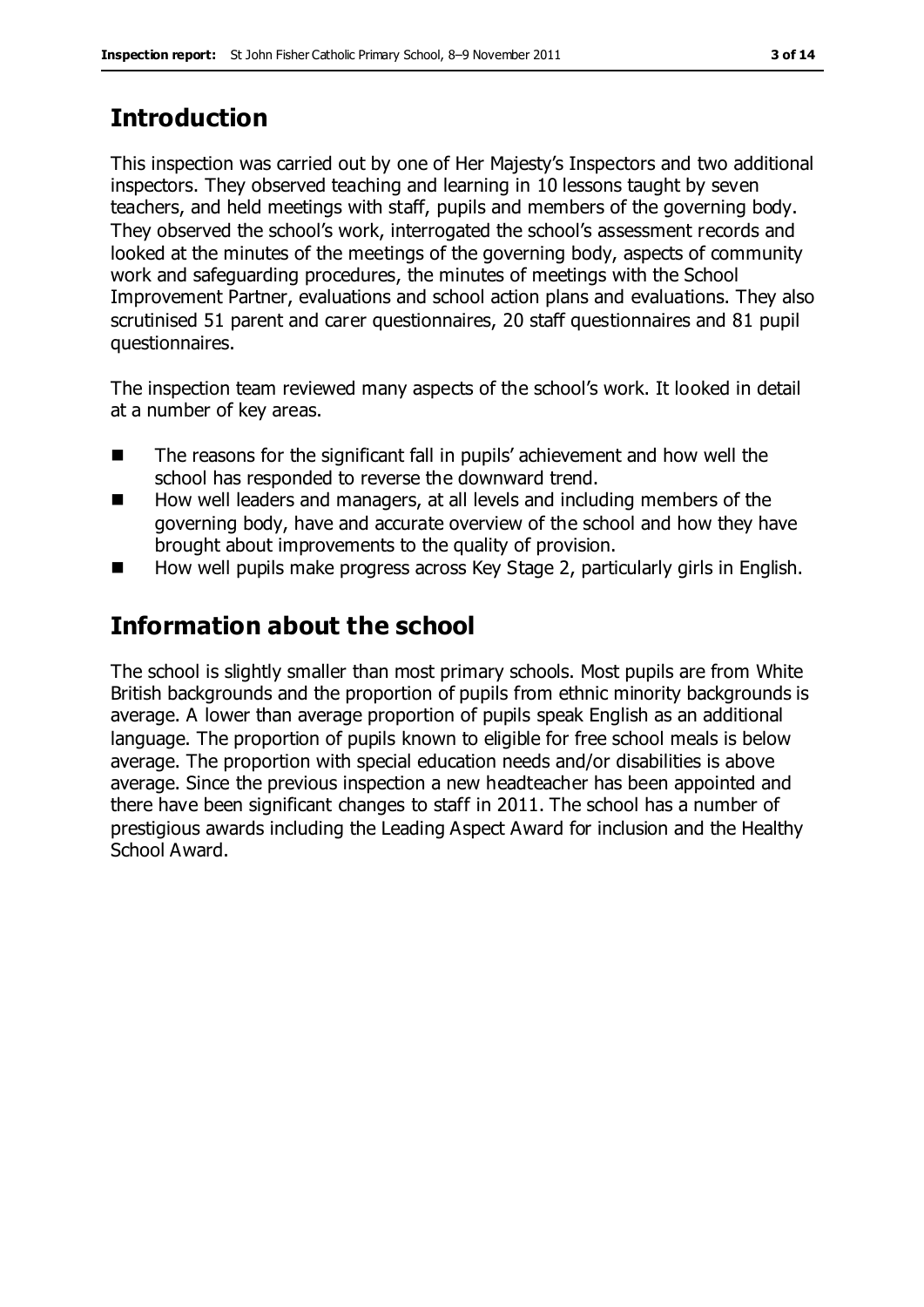# **Inspection judgements**

# **Overall effectiveness: how good is the school? 3**

#### **The school's capacity for sustained improvement 3**

#### **Main findings**

The school continues to provide excellent care and support for pupils. Its very strong spiritual awareness and family ethos means that pupils feel extremely safe. The highly caring culture supports pupils and their parents and carers very well. However, considerable staffing disruption has meant achievement has fallen significantly and is satisfactory. Similarly, the progress made by pupils is satisfactory and, consequently, the school is judged to provide a satisfactory standard of education. Attainment is average. The quality of teaching and learning is satisfactory. It is inconsistent, sometimes good and occasionally outstanding, but some lessons fail to fully engage pupils hence the pace of learning in these is satisfactory.

The thematic curriculum, which incorporates elements from science and a variety of different foundation subjects, is mainly taught in the afternoons. It is still in its early stages of implementation and as such has not yet made a significant impact upon improving standards. In the best examples, pupils extend their writing in different subjects and the standards are similar in their topic books as in their writing books. However, neither this, nor the way in which pupils use mathematical applications within their topic work, is consistent across all classes. Children in the Early Years Foundation Stage get off to a good start. They are well supported in their early work in gaining communication skills. However, there are occasions when there is an imbalance between child-initiated and adult-directed activities. This does not always allow opportunities for children to demonstrate their learning and development through their own purposeful choices across all areas of learning.

The school has made significant changes to senior and subject leadership. Some staff are new to post and have quickly asserted themselves and show the clear potential to bring about improvements. Assessment records show that achievement is starting to rise and that issues with progress for girls within English has been remedied. The school monitors the quality of work in classrooms and has identified areas of weakness. However, support has not yet brought about and embedded the desired improvements. Evaluations are sometimes overgenerous because they fail to take account of the full implications of achievement. The school develops a variety of improvement and action plans to bring about the identified improvements. However, the success criteria are not always sufficiently linked to clearly measurable outcomes. The school demonstrates a satisfactory capacity to improve.

Up to 40% of the schools whose overall effectiveness is judged satisfactory may receive a monitoring visit by an Ofsted inspector before their next section 5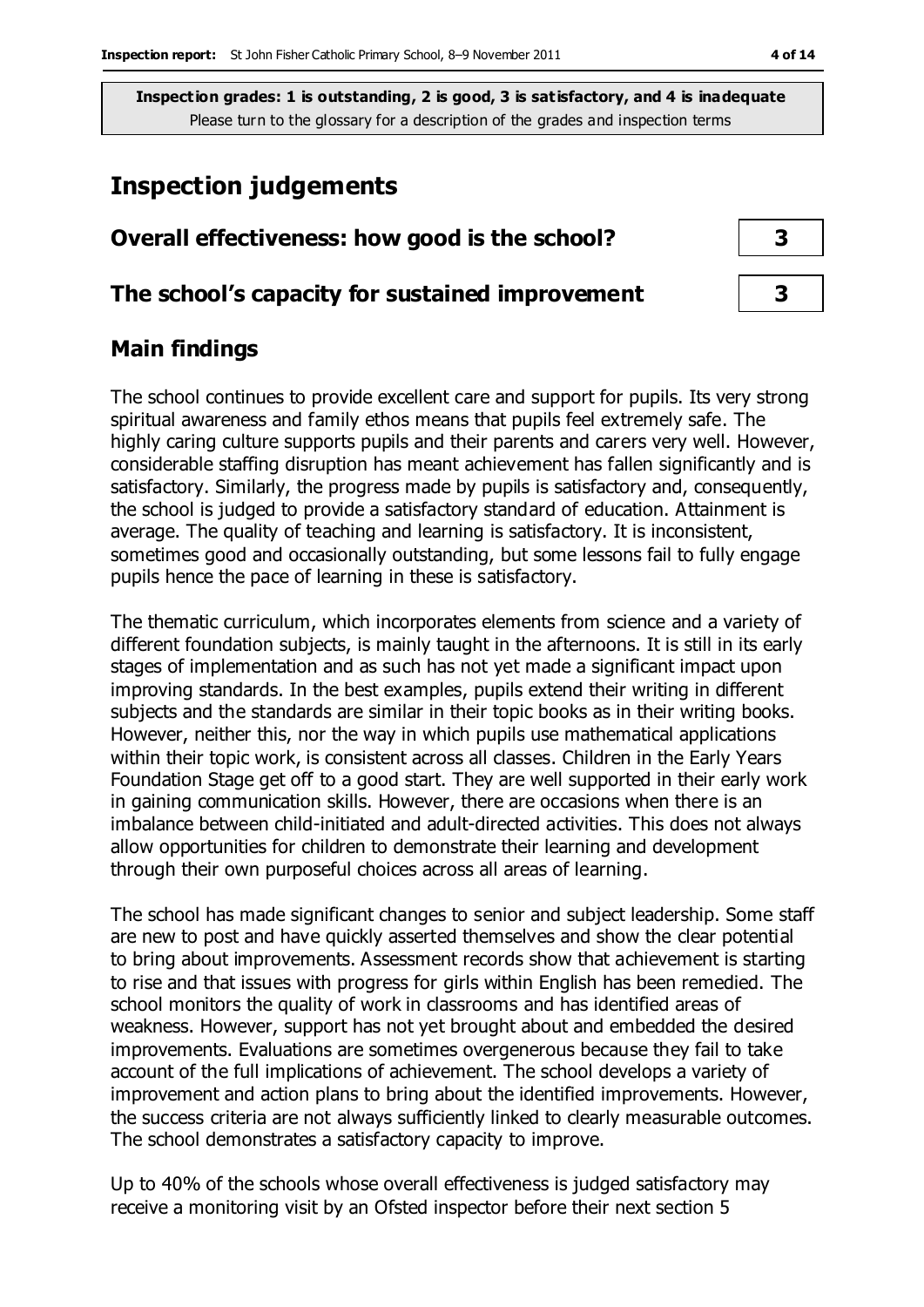inspection.

## **What does the school need to do to improve further?**

- Raise achievement by:
	- increasing the pace of learning in lessons so that pupils consistently make good or better progress towards their challenging targets
	- embedding opportunities for pupils to practise their literacy and numeracy  $\equiv$ skills in realistic scenarios within the themed curriculum.
- Increase the proportion of good and outstanding lessons by:
	- rigorously monitoring the quality of teaching and learning to identify specific areas of improvement for individual teachers
	- using the identified areas to provide bespoke support for teachers in need of additional help
	- monitoring the impact of this support on outcomes.  $\overline{\phantom{0}}$
- $\blacksquare$  Improve the accuracy of self-evaluation and the quality action planning by
	- ensuring that evaluations take account of the full range of outcomes
	- $\frac{1}{2}$ success criteria are linked to quantifiable outcomes.

## **Outcomes for individuals and groups of pupils 3**

Children enter the Early Years Foundation Stage with skills and knowledge in line with those expected for their age. Standards in the national tests at the end of Key Stage 2 have shown a steady decline and they are now average. Pupils make satisfactory progress. Observations of lessons and analysis of pupils' work shows that girls now make satisfactory progress in English. Pupils with special education needs and/or disabilities progress at a similar rate to their peers. Pupils who are known to be eligible for free school meals often make better progress. The school has introduced a reading improvement programme. This is having a marked improvement in Year 2 where the teacher, who is leading on this initiative, is particularly skilled in supporting pupils to improve their reading. Pupils who lack confidence in mathematics are effectively supported by a teaching assistant who is skilled in improving confidence with number. This is being used with increasing effectiveness across all years within the school. The school tracks the progress made by pupils and records show that the downward trend has been halted. When pupils make the best progress, they are highly engaged and enjoy lessons. For example, a group Year 6 pupils were enjoying being challenged by an investigation involving the relationship between the solution to a multiplication and the original numbers used. Overall achievement and enjoyment are satisfactory.

Pupils feel very safe and many say they trust adults will deal effectively with rare incidents of bullying or misbehaviour. They have a very good understanding of health issues and many pupils take part in a very wide range of sporting activities. The school is rightly proud of its many awards, including that for keeping healthy. Older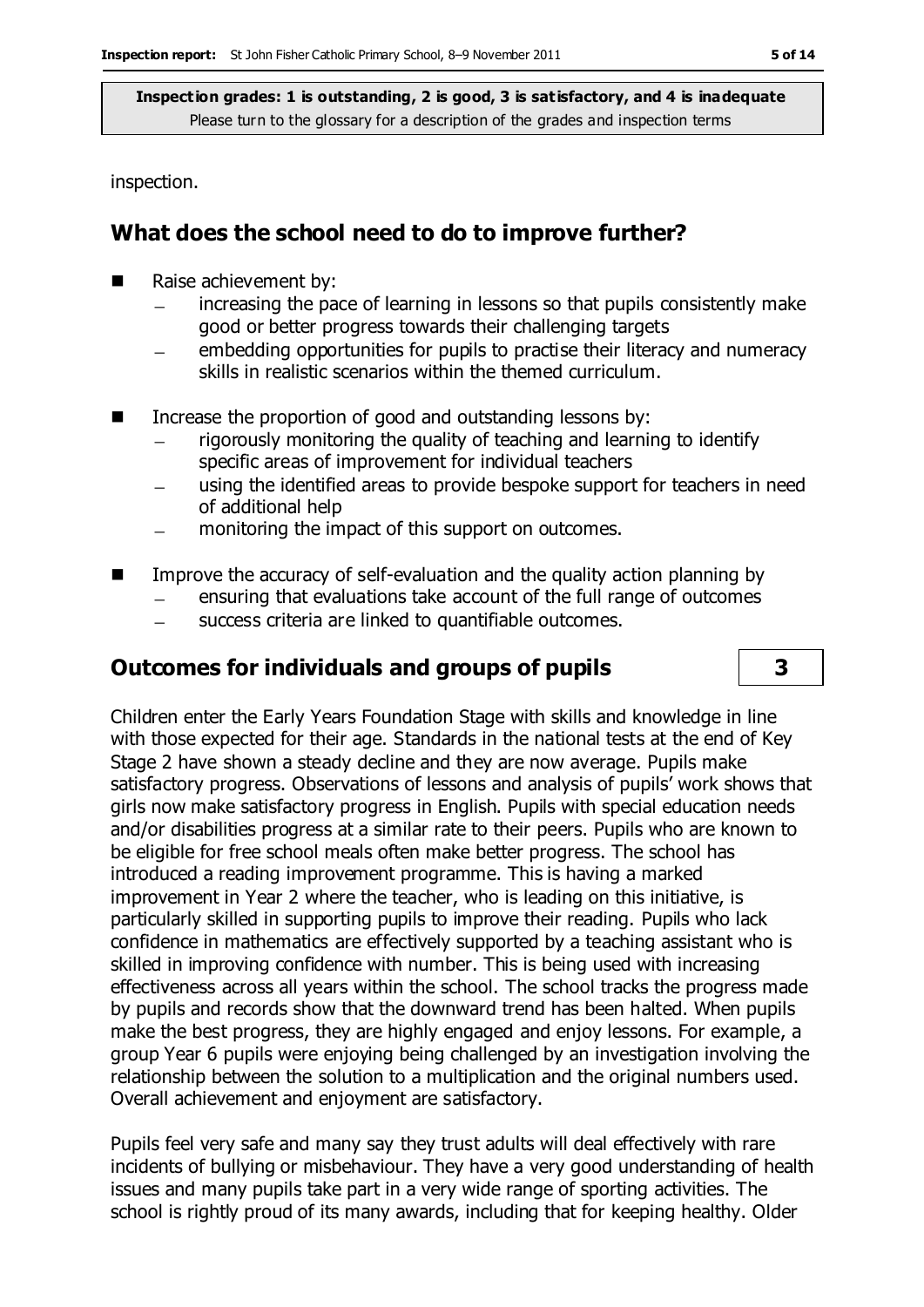pupils are becoming increasingly aware of the importance of mental health and wellbeing, with the school providing opportunities for pupils to meditate to help them deal with stress.

Pupils have a very high understanding of spirituality. They take their faith very seriously and they make an excellent contribution to the school and wider community. They readily support a wide variety of charities and particularly enjoyed a visit from the trainee guide dogs. Pupils' good behaviour is indicative of their moral understanding, including being aware of the rights and wrongs in differing areas of life. They are sociable and respect the opinions and views of each other. They also have a good cultural awareness. They know about a wide variety of cultures locally and across the world. For example, displays within the hall shows links between different countries and their art. Attendance is above average and the school has been successful in significantly reducing the proportion of pupils who persistently have too much time off school.

These are the grades for pupils' outcomes

| Pupils' achievement and the extent to which they enjoy their learning                                                     |                          |  |
|---------------------------------------------------------------------------------------------------------------------------|--------------------------|--|
| Taking into account:                                                                                                      |                          |  |
| Pupils' attainment <sup>1</sup>                                                                                           | 3                        |  |
| The quality of pupils' learning and their progress                                                                        | 3                        |  |
| The quality of learning for pupils with special educational needs and/or disabilities<br>and their progress               | 3                        |  |
| The extent to which pupils feel safe                                                                                      | 1                        |  |
| Pupils' behaviour                                                                                                         | $\overline{2}$           |  |
| The extent to which pupils adopt healthy lifestyles                                                                       | 1                        |  |
| The extent to which pupils contribute to the school and wider community                                                   | 1                        |  |
| The extent to which pupils develop workplace and other skills that will<br>contribute to their future economic well-being | $\overline{\mathbf{2}}$  |  |
| Taking into account:                                                                                                      |                          |  |
| Pupils' attendance <sup>1</sup>                                                                                           | $\overline{\phantom{a}}$ |  |
| The extent of pupils' spiritual, moral, social and cultural development                                                   | 2                        |  |

## **How effective is the provision?**

The quality of teaching and learning is satisfactory with some good and outstanding elements. In the best lessons, teachers share learning objectives with the pupils helping them to understand what is expected. Good planning and direction for teaching assistants enables them to provide support for pupils with special educational needs and/or disabilities. There are good opportunities for pupils to reflect and share ideas with others, and to work collaboratively in groups. In the very

 $\overline{a}$ <sup>1</sup> The grades for attainment and attendance are: 1 is high; 2 is above average; 3 is broadly average; and 4 is low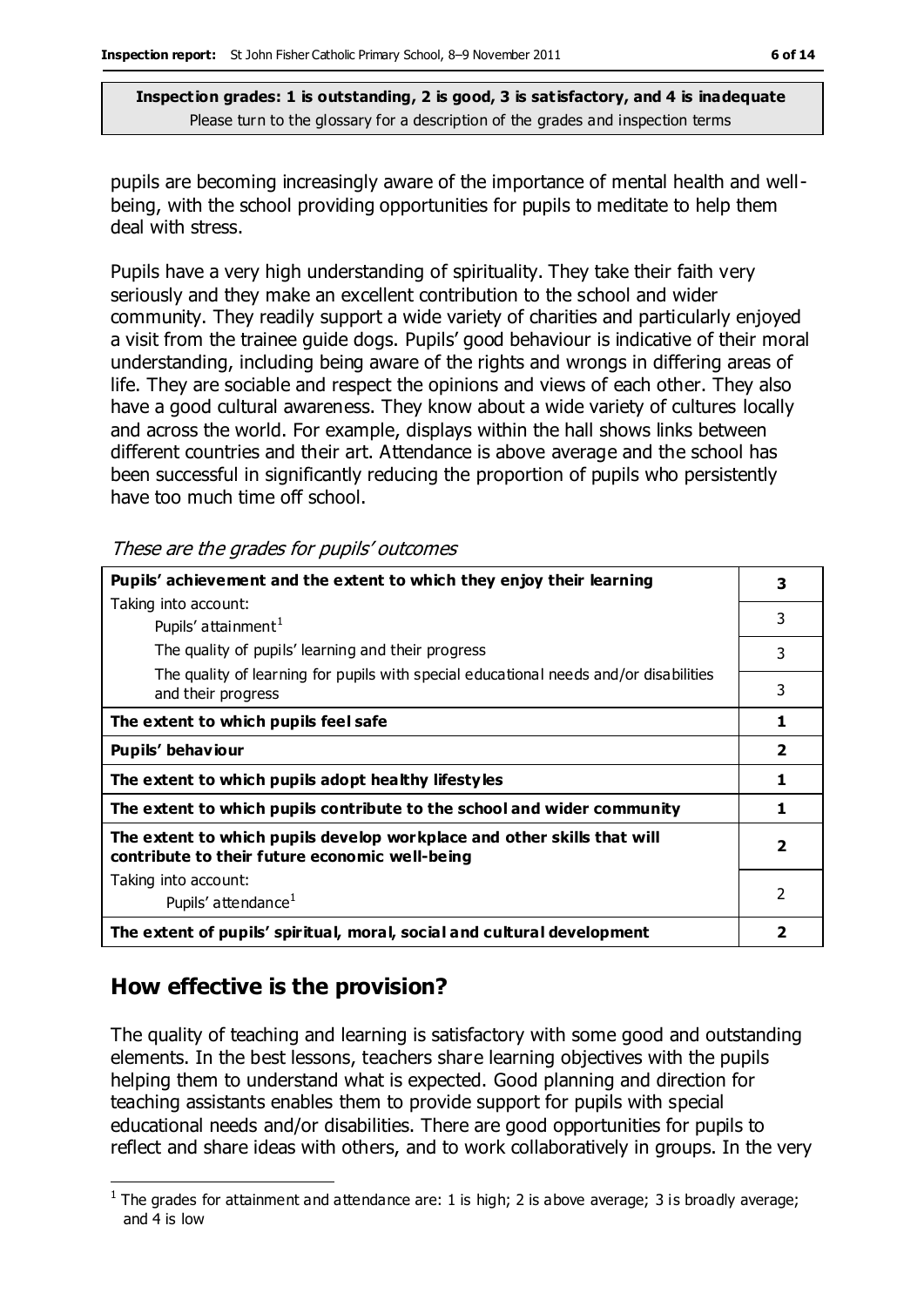best lessons, pupils are highly motivated because teachers ensure there is continual challenge and enjoyment. Hence, learning is of a high quality. However, this is not consistent and these good elements are missing from some lessons and, consequently, learning is only satisfactory.

In some books teachers use marking very well to engage pupils in a learning dialogue. Pupils respond to teachers' comments to extend their learning. However, at times, this depth of marking is not present and pupils are not given guidance on how to improve. The new curriculum is still in its early days. There are a wide variety of areas identified with science playing a central part. In the best examples, pupils were extending their writing and using mathematics in context but this is not consistent. The curriculum is extended by a wide variety of visits and visitors.

Staff care for pupils extremely well and safeguarding is a very high priority. Almost all pupils say in their questionnaire responses that they feel safe and very well cared for, and all know an adult to whom they can turn for help and support. The school's systems to support pupils whose circumstances make them more vulnerable are very well established. Staff are able to demonstrate where they have made significant differences to the welfare of individuals, including pupils with special education needs and/or disabilities. They are also very effective in working with the increasing number of pupils who have transferred to the school at times other than the start of the Reception Year. These pupils often have complex problems, including behavioural issues. This often means they make better progress than they were doing previously. Pupils are very well supported as they are guided towards their next phase of education.

| The quality of teaching                                                                                    | 3 |
|------------------------------------------------------------------------------------------------------------|---|
| Taking into account:                                                                                       |   |
| The use of assessment to support learning                                                                  |   |
| The extent to which the curriculum meets pupils' needs, including, where<br>relevant, through partnerships |   |
| The effectiveness of care, guidance and support                                                            |   |

These are the grades for the quality of provision

## **How effective are leadership and management?**

Leaders and mangers now have a clear ambition on how to improve the school's effectiveness and staff are very supportive. They have been successful in halting the decline in standards. Many areas of improvement are relatively new and they have not had the full impact on improving the quality of the provision and raising standards. All members of staff who submitted questionnaires said they felt proud to work at the school.

The school ensures that pupils have a good overview of life in the local area, across multi-cultural Britain and the wider world. Members of the governing body are very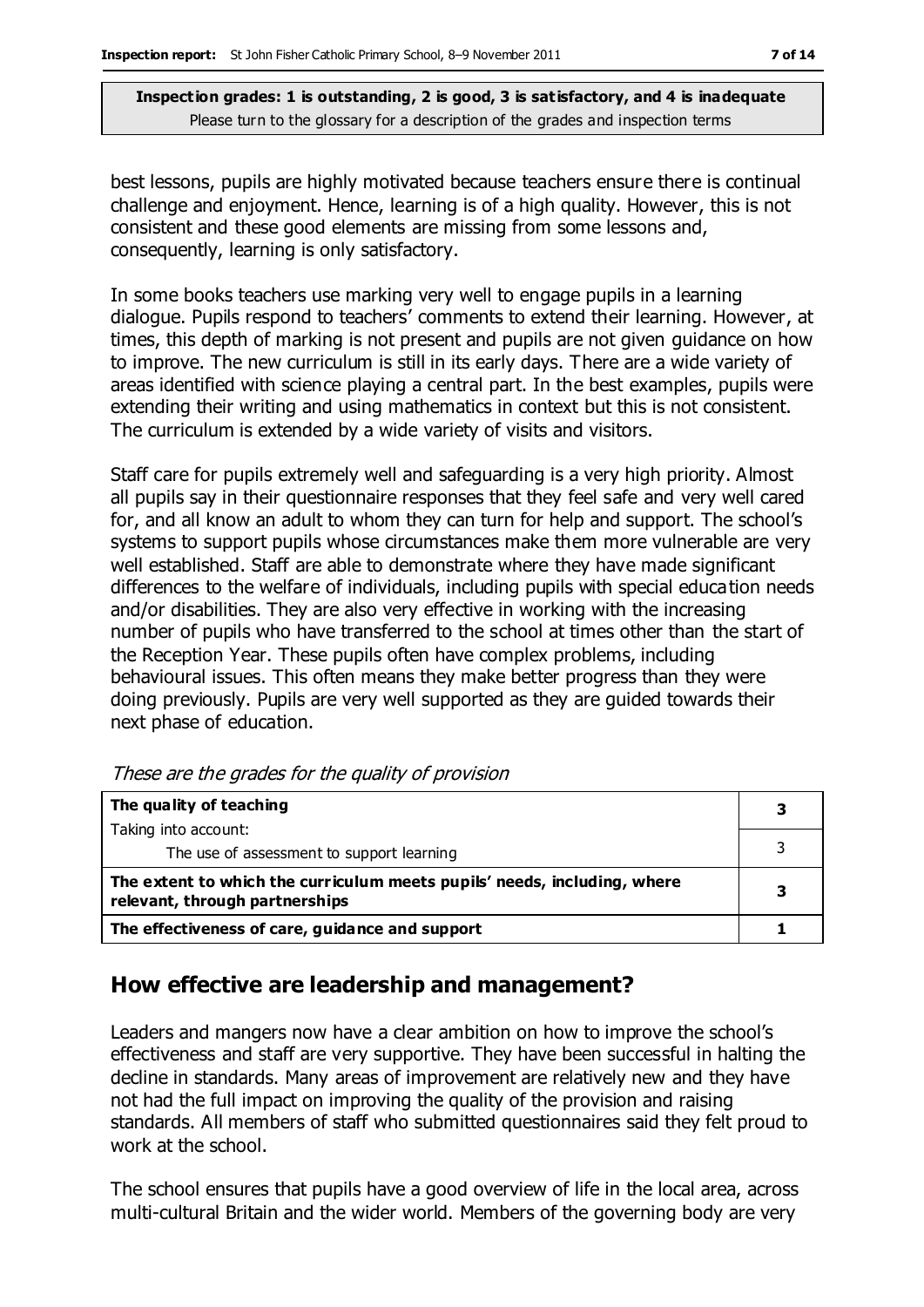supportive of the school and readily give up a great deal of time to help. They have committees empowered to oversee the major areas of the school. However, at times governors have not been sufficiently challenging to ensure they have an accurate overview of how well the pupils are achieving. The governing body ensures that resources are used efficiently so that the school provides satisfactory value for money and it is very successful in ensuring safeguarding is of the highest quality.

The school engages well with parents and carers who feel well supported. The inclusive nature of the school, together with analysis of assessment data to identify any underachievement of individuals or groups, has enabled the school to ensure satisfactory equality of opportunity. There are good links established with local preschool providers, other local schools and organisations. Joint work with a variety of external agencies is key to the outstanding care provided both for pupils and also for their parents and carers.

These are the grades for leadership and management

| The effectiveness of leadership and management in embedding ambition and<br>driving improvement                                                                     |                         |  |
|---------------------------------------------------------------------------------------------------------------------------------------------------------------------|-------------------------|--|
| Taking into account:                                                                                                                                                |                         |  |
| The leadership and management of teaching and learning                                                                                                              | 3                       |  |
| The effectiveness of the governing body in challenging and supporting the<br>school so that weaknesses are tackled decisively and statutory responsibilities<br>met | 3                       |  |
| The effectiveness of the school's engagement with parents and carers                                                                                                | $\overline{\mathbf{2}}$ |  |
| The effectiveness of partnerships in promoting learning and well-being                                                                                              | $\overline{\mathbf{2}}$ |  |
| The effectiveness with which the school promotes equality of opportunity and<br>tackles discrimination                                                              | 3                       |  |
| The effectiveness of safeguarding procedures                                                                                                                        | 1                       |  |
| The effectiveness with which the school promotes community cohesion                                                                                                 | $\overline{\mathbf{2}}$ |  |
| The effectiveness with which the school deploys resources to achieve value for<br>money                                                                             | 3                       |  |

## **Early Years Foundation Stage**

The Early Years Foundation Stage teacher ably leads a committed team ensuring that the welfare, learning and development needs of the children are well met. Good assessment and intervention strategies ensure that all children, including those with special educational needs and/or disabilities, make good progress. As they move into Year 1 most children have achieved well in language, literacy, problem-solving, communication, reasoning and numeracy.

Provision for children to develop skills in reading and writing is good. A strong emphasis is placed on the teaching of the sounds that letters make. Children proudly display their developing competency when successfully working on a computer by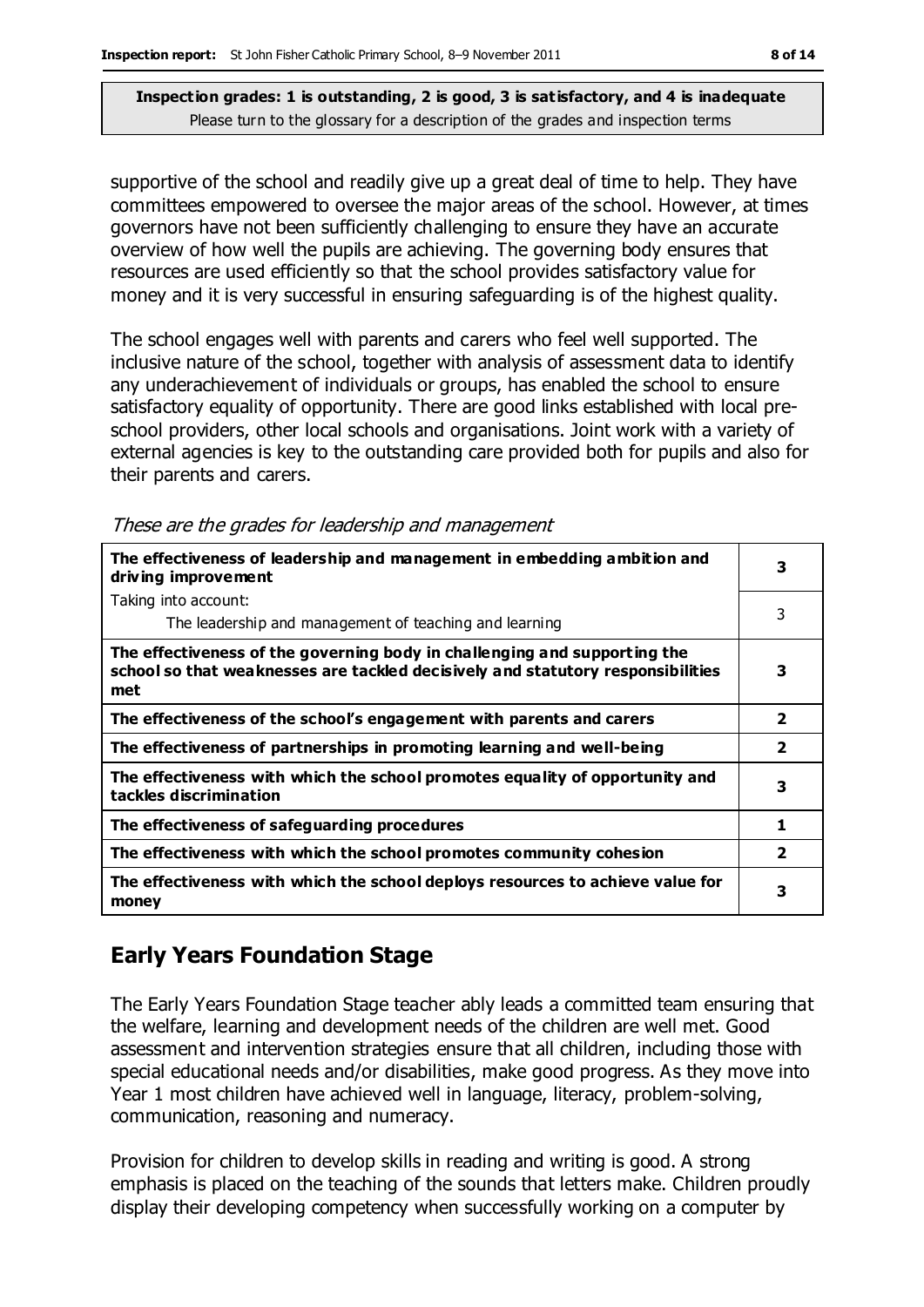making up and sounding out three letter words. Children make independent choices and concentrate well while engaged in adult-directed activities during literacy and numeracy focused sessions. However, they do not always have sufficient opportunities to explore and follow their own interests across all of the areas of learning. Learning opportunities are limited in the outdoor area, which has been identified as an area for improvement.

Safeguarding and children's welfare have a high priority and children know how to keep themselves safe. The children soon learn the rules of being part of a group and respond to the high expectations of adults; as a result, they quickly adapt to routines and willingly join in with tidying up. Children play well together. They share resources fairly when making collage pictures with feathers and make sure the tops are replaced on the special glittery pens.

A key strength is the relationships developed with parents and carers where good induction procedures ensure that children settle quickly and happily come to school. A programme of workshops and use of information and communication technology, through the interactive environment, encourages parents and carers to become involved in their child's learning. This fosters positive home-school links.

| Overall effectiveness of the Early Years Foundation Stage                             |  |  |
|---------------------------------------------------------------------------------------|--|--|
| Taking into account:                                                                  |  |  |
| Outcomes for children in the Early Years Foundation Stage                             |  |  |
| The quality of provision in the Early Years Foundation Stage                          |  |  |
| The effectiveness of leadership and management of the Early Years Foundation<br>Stage |  |  |
|                                                                                       |  |  |

#### These are the grades for the Early Years Foundation Stage

## **Views of parents and carers**

An average proportion of questionnaires was received. The views of parents and carers were far more positive than those normally seen. One parent commented: 'My daughter is always keen to go to school since she was in Reception. Now that she is in Year 2, her attitude towards going to school remains the same. Hence, the school is her second family and she always enjoys learning.' A number of parents made similar comments. While the great majority of parents were happy with the school, a few mentioned individual concerns. These included the crush when collecting children from school, the inconsiderate parking by some parents and the lack of opportunities for children to learn music. These issues were considered during the inspection and discussed with the headteacher.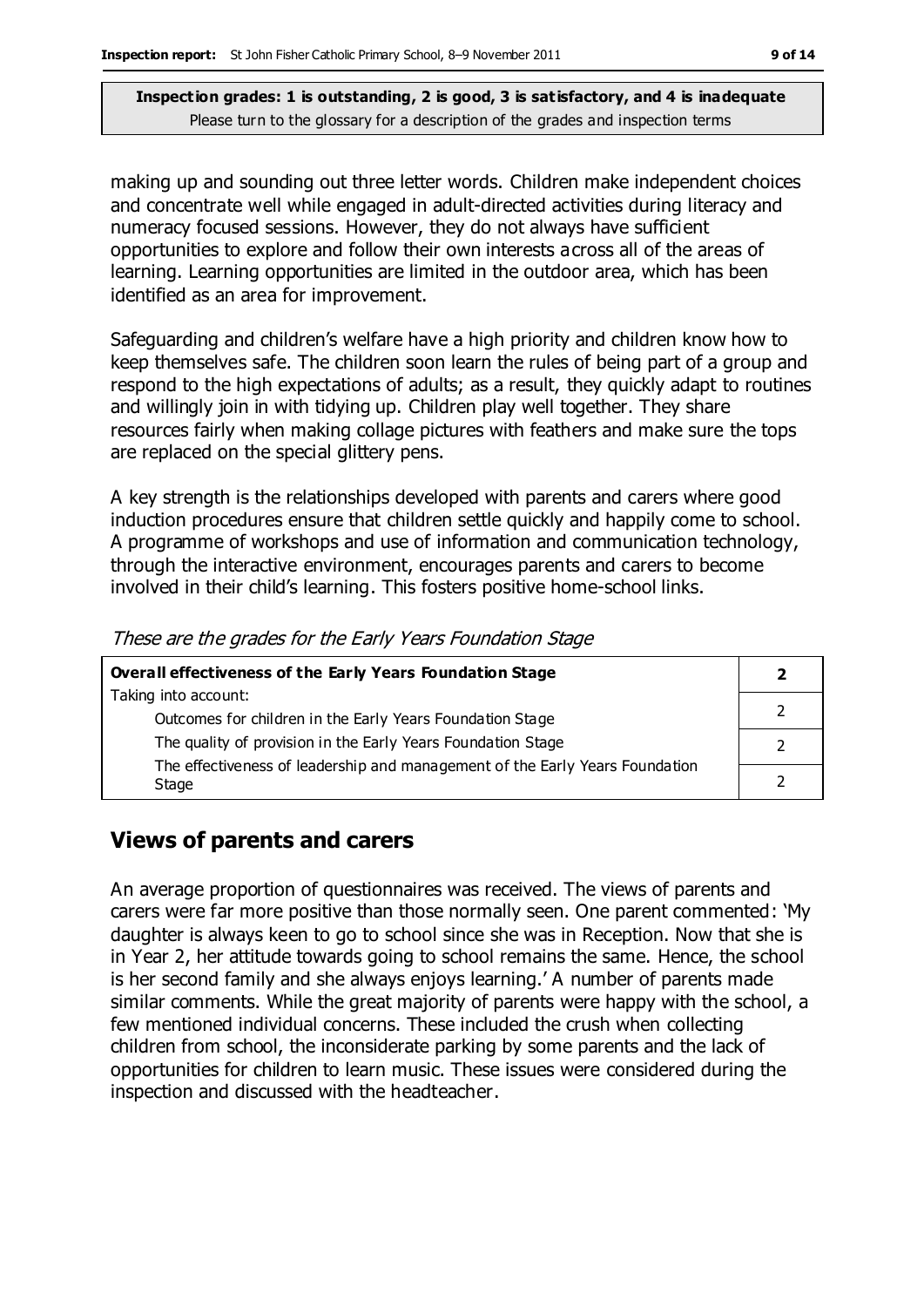#### **Responses from parents and carers to Ofsted's questionnaire**

Ofsted invited all the registered parents and carers of pupils registered at St John Fisher Catholic Primary School to complete a questionnaire about their views of the school.

In the questionnaire, parents and carers were asked to record how strongly they agreed with 13 statements about the school.

The inspection team received 51 completed questionnaires by the end of the on-site inspection. In total, there are 204 pupils registered at the school.

| <b>Statements</b>                                                                                                                                                                                                                                       | <b>Strongly</b><br>agree |               | <b>Agree</b> |               |                | <b>Disagree</b> |                | <b>Strongly</b><br>disagree |  |
|---------------------------------------------------------------------------------------------------------------------------------------------------------------------------------------------------------------------------------------------------------|--------------------------|---------------|--------------|---------------|----------------|-----------------|----------------|-----------------------------|--|
|                                                                                                                                                                                                                                                         | <b>Total</b>             | $\frac{1}{2}$ | <b>Total</b> | $\frac{1}{2}$ | <b>Total</b>   | $\frac{1}{2}$   | <b>Total</b>   | $\frac{1}{2}$               |  |
| My child enjoys school                                                                                                                                                                                                                                  | 35                       | 69            | 15           | 29            | $\mathbf{1}$   | $\overline{2}$  | $\mathbf 0$    | $\mathbf 0$                 |  |
| The school keeps my child<br>safe                                                                                                                                                                                                                       | 33                       | 65            | 18           | 35            | $\mathbf 0$    | $\mathbf 0$     | $\mathbf 0$    | $\mathbf 0$                 |  |
| The school informs me about<br>my child's progress                                                                                                                                                                                                      | 29                       | 57            | 21           | 41            | $\mathbf{1}$   | $\overline{2}$  | $\mathbf 0$    | $\mathbf 0$                 |  |
| My child is making enough<br>progress at this school                                                                                                                                                                                                    | 32                       | 63            | 17           | 33            | $\overline{2}$ | 4               | $\mathbf 0$    | $\mathbf 0$                 |  |
| The teaching is good at this<br>school                                                                                                                                                                                                                  | 31                       | 61            | 18           | 35            | $\mathbf{1}$   | $\overline{2}$  | $\mathbf 0$    | $\mathbf 0$                 |  |
| The school helps me to<br>support my child's learning                                                                                                                                                                                                   | 28                       | 55            | 20           | 39            | 3              | 6               | $\Omega$       | $\mathbf 0$                 |  |
| The school helps my child to<br>have a healthy lifestyle                                                                                                                                                                                                | 27                       | 53            | 23           | 45            | $\mathbf{1}$   | $\overline{2}$  | $\mathbf 0$    | $\mathbf 0$                 |  |
| The school makes sure that<br>my child is well prepared for<br>the future (for example<br>changing year group,<br>changing school, and for<br>children who are finishing<br>school, entering further or<br>higher education, or entering<br>employment) | 24                       | 47            | 20           | 39            | $\mathbf{1}$   | $\overline{2}$  | $\mathbf{0}$   | $\mathbf 0$                 |  |
| The school meets my child's<br>particular needs                                                                                                                                                                                                         | 30                       | 59            | 19           | 37            | $\overline{2}$ | 4               | $\mathbf 0$    | $\mathbf 0$                 |  |
| The school deals effectively<br>with unacceptable behaviour                                                                                                                                                                                             | 22                       | 43            | 21           | 41            | 3              | 6               | $\overline{2}$ | 4                           |  |
| The school takes account of<br>my suggestions and<br>concerns                                                                                                                                                                                           | 25                       | 49            | 20           | 39            | 3              | 6               | $\mathbf 0$    | $\mathbf 0$                 |  |
| The school is led and<br>managed effectively                                                                                                                                                                                                            | 29                       | 57            | 19           | 37            | 3              | 6               | $\mathbf 0$    | $\mathbf 0$                 |  |
| Overall, I am happy with my<br>child's experience at this<br>school                                                                                                                                                                                     | 33                       | 65            | 17           | 33            | $\mathbf{1}$   | 2               | $\mathbf 0$    | $\mathbf 0$                 |  |

The table above summarises the responses that parents and carers made to each statement. The percentages indicate the proportion of parents and carers giving that response out of the total number of completed questionnaires. Where one or more parents and carers chose not to answer a particular question, the percentages will not add up to 100%.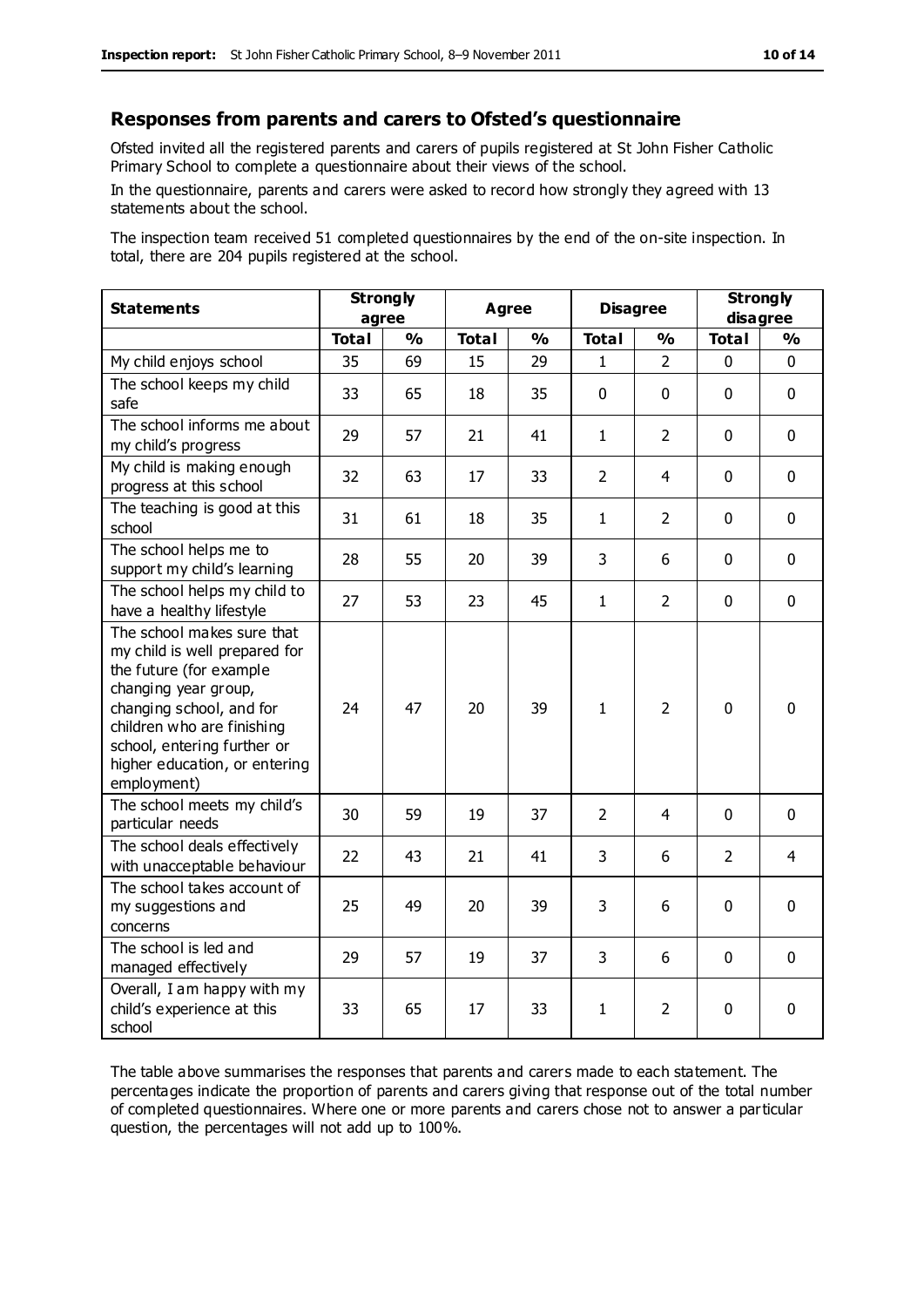# **Glossary**

## **What inspection judgements mean**

| <b>Grade</b> | <b>Judgement</b> | <b>Description</b>                                            |
|--------------|------------------|---------------------------------------------------------------|
| Grade 1      | Outstanding      | These features are highly effective. An outstanding           |
|              |                  | school provides exceptionally well for all its pupils' needs. |
| Grade 2      | Good             | These are very positive features of a school. A school        |
|              |                  | that is good is serving its pupils well.                      |
| Grade 3      | Satisfactory     | These features are of reasonable quality. A satisfactory      |
|              |                  | school is providing adequately for its pupils.                |
| Grade 4      | Inadequate       | These features are not of an acceptable standard. An          |
|              |                  | inadequate school needs to make significant                   |
|              |                  | improvement in order to meet the needs of its pupils.         |
|              |                  | Ofsted inspectors will make further visits until it           |
|              |                  | improves.                                                     |

#### **Overall effectiveness of schools**

|                       | Overall effectiveness judgement (percentage of schools) |      |                     |                   |
|-----------------------|---------------------------------------------------------|------|---------------------|-------------------|
| <b>Type of school</b> | <b>Outstanding</b>                                      | Good | <b>Satisfactory</b> | <b>Inadequate</b> |
| Nursery schools       | 43                                                      | 47   | 10                  |                   |
| Primary schools       | 6                                                       | 46   | 42                  |                   |
| Secondary             | 14                                                      | 36   | 41                  |                   |
| schools               |                                                         |      |                     |                   |
| Sixth forms           | 15                                                      | 42   | 41                  | 3                 |
| Special schools       | 30                                                      | 48   | 19                  |                   |
| Pupil referral        | 14                                                      | 50   | 31                  |                   |
| units                 |                                                         |      |                     |                   |
| All schools           | 10                                                      | 44   | 39                  |                   |

New school inspection arrangements were introduced on 1 September 2009. This means that inspectors now make some additional judgements that were not made previously.

The data in the table above are for the period 1 September 2010 to 08 April 2011 and are consistent with the latest published official statistics about maintained school inspection outcomes (see [www.ofsted.gov.uk\)](http://www.ofsted.gov.uk/).

The sample of schools inspected during 2010/11 was not representative of all schools nationally, as weaker schools are inspected more frequently than good or outstanding schools.

Percentages are rounded and do not always add exactly to 100.

Sixth form figures reflect the judgements made for the overall effectiveness of the sixth form in secondary schools, special schools and pupil referral units.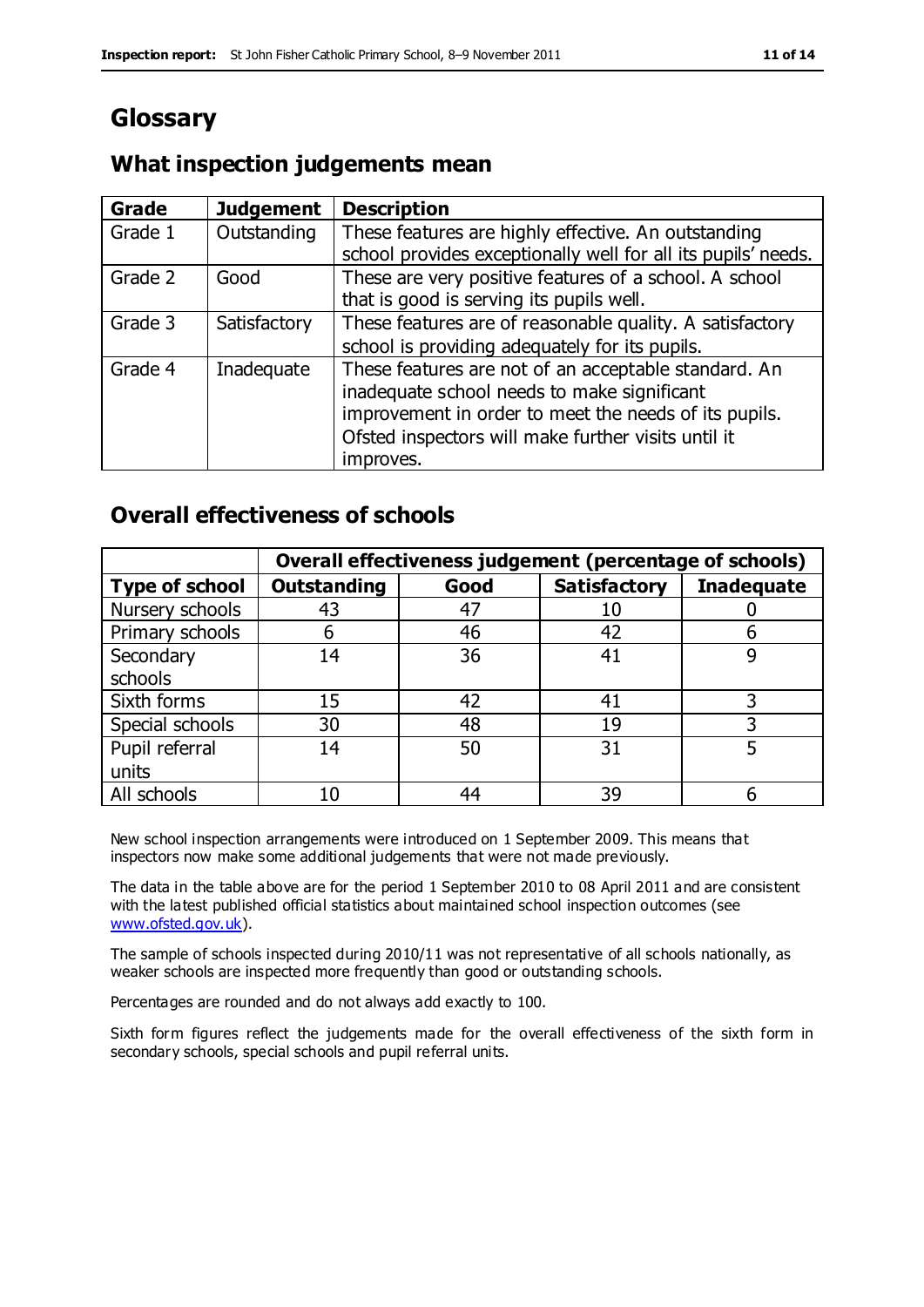# **Common terminology used by inspectors**

| Achievement:                  | the progress and success of a pupil in their<br>learning, development or training.                                                                                                                                                                                                                                           |  |  |
|-------------------------------|------------------------------------------------------------------------------------------------------------------------------------------------------------------------------------------------------------------------------------------------------------------------------------------------------------------------------|--|--|
| Attainment:                   | the standard of the pupils' work shown by test and<br>examination results and in lessons.                                                                                                                                                                                                                                    |  |  |
| Capacity to improve:          | the proven ability of the school to continue<br>improving. Inspectors base this judgement on what<br>the school has accomplished so far and on the<br>quality of its systems to maintain improvement.                                                                                                                        |  |  |
| Leadership and management:    | the contribution of all the staff with responsibilities,<br>not just the headteacher, to identifying priorities,<br>directing and motivating staff and running the<br>school.                                                                                                                                                |  |  |
| Learning:                     | how well pupils acquire knowledge, develop their<br>understanding, learn and practise skills and are<br>developing their competence as learners.                                                                                                                                                                             |  |  |
| <b>Overall effectiveness:</b> | inspectors form a judgement on a school's overall<br>effectiveness based on the findings from their<br>inspection of the school. The following judgements,<br>in particular, influence what the overall<br>effectiveness judgement will be.                                                                                  |  |  |
|                               | The school's capacity for sustained<br>■<br>improvement.<br>Outcomes for individuals and groups of<br>H<br>pupils.<br>The quality of teaching.<br>The extent to which the curriculum meets<br>pupils' needs, including, where relevant,<br>through partnerships.<br>The effectiveness of care, guidance and<br>٠<br>support. |  |  |
| Progress:                     | the rate at which pupils are learning in lessons and<br>over longer periods of time. It is often measured<br>by comparing the pupils' attainment at the end of a<br>key stage with their attainment when they started.                                                                                                       |  |  |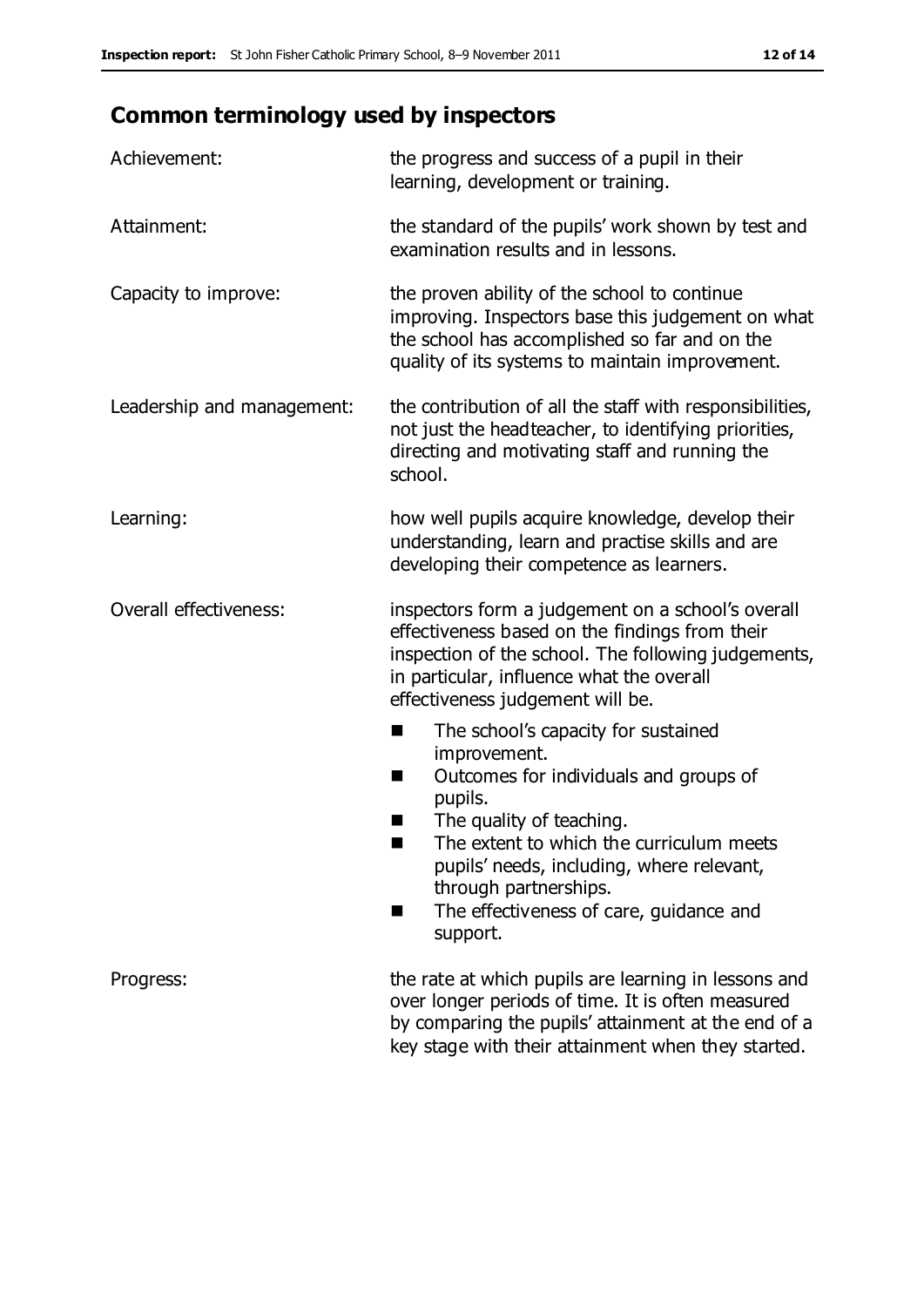#### **This letter is provided for the school, parents and carers to share with their children. It describes Ofsted's main findings from the inspection of their school.**

10 November 2011

Dear Pupils

#### **Inspection of St John Fisher Catholic Primary School, West Heath, B31 3PN**

You may remember that I recently visited your school with two other inspectors. I would like to thank you all for making us so welcome and being so polite and helpful. We had a chance to talk with many of you and it was really pleasing to hear how much you enjoy school and how safe you feel. You like your teachers and helpers and you always try to do your best. You said that there is always somebody to talk to if you have any problems. You behave yourselves well in school and we noticed how kind you are to each other – this is brilliant to see! I would also like to ask you to thank your parents and carers for filling in a form that let us know about your school.

We judge that St John Fisher is a satisfactory school. This means that there are more strengths than weaknesses. We found that you receive excellent care, support and help from the teachers and that nearly all of you enjoy school. We were also impressed with the excellent way you try to keep healthy and what an outstanding contribution you make to the local community. We were also impressed with how you support charity, for example by raising funds to train the guide dogs.

There are many good things in your school but we think there are some particular areas to work on to make it even better. We think there are times when some of you do not do as well as you could; we have asked the school to make sure that teaching always helps you to make good progress. We think that when you do your theme work you should be expected to do longer pieces of written work, similar to that which you do in your writing books, and you should use mathematics in a meaningful way. Your headteacher, the staff and the governing body want the school to continue to improve. We have asked them to check how well you are learning and then to see how they can make teaching even better. We also want them to make sure that when they write improvement plans they can measure how well they do.

Thank you once again for being so helpful and remember to always enjoy your learning.

Yours sincerely

Michael Smith Her Majesty's Inspector